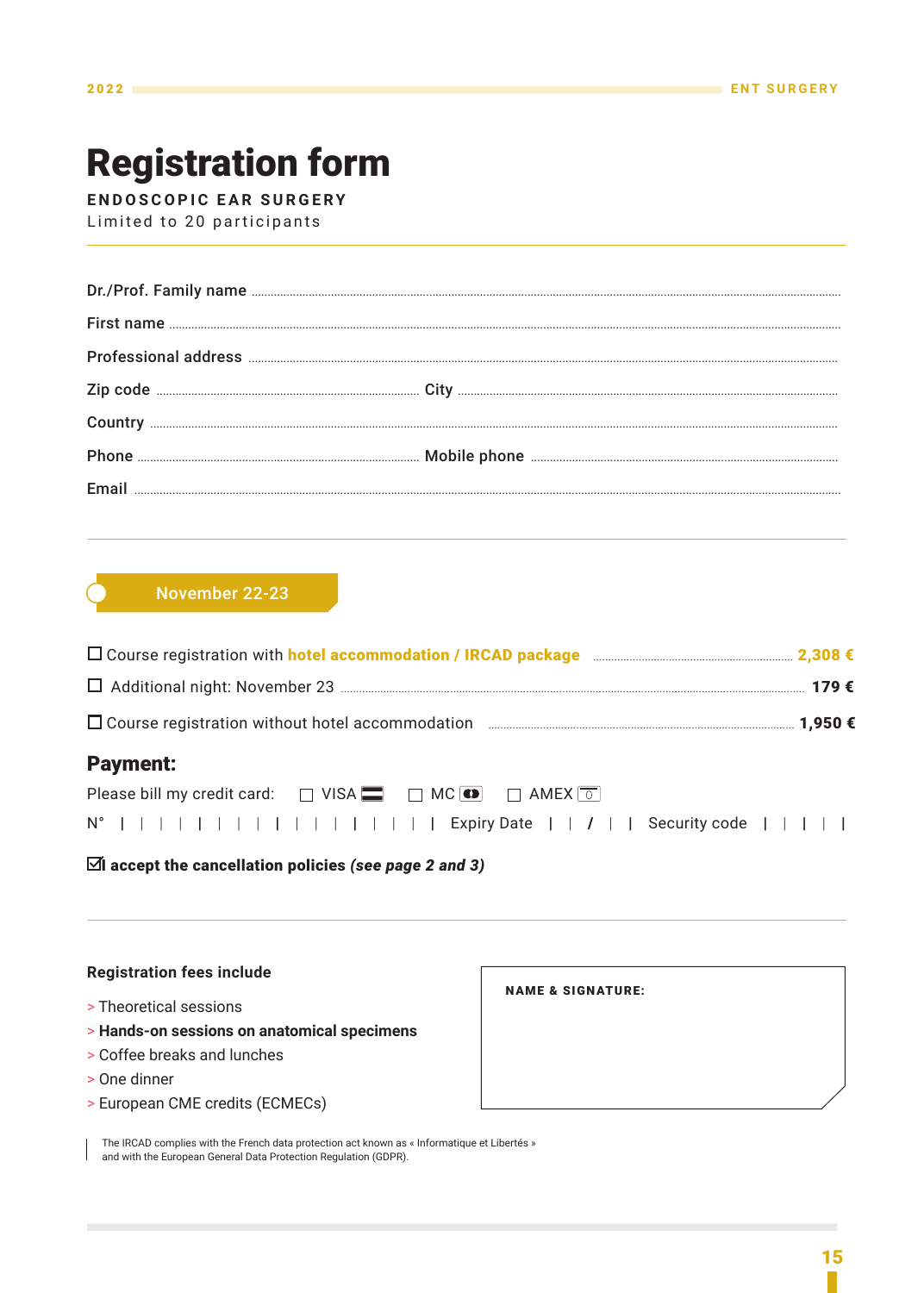# 28 years of innovation and excellence

The IRCAD is considered one of the leading surgical education providers in the world. More than 7,200 surgeons come every year to attend educational courses under the supervision of world-renowned experts. With a unique combination of theoretical sessions, live broadcasted procedures, hands-on practice, and the latest generation of robots. There is no better way to learn!

#### Full immersion in ENT surgery

The IRCAD ENT team has prepared brand-new programs to cover the most advanced techniques in ENT surgery.

Join one of our **2-day specific courses:** - **Obstructive sleep apnea upper airway surgery April 19–20 Endoscopic ear surgery November 22-23**

- Our full immersion workshops have been structured to provide didactic lectures and surgical videos, and **2 half-days** of **hands-on practice on anatomical specimens.**

**You can either register online for IRCAD courses at www.ircad.fr**



Or scan this QR code to directly register for this course.

### Course highlights

- > Full immersion in outstanding facilities: a state of-the-art experimental lab and an auditorium with the latest audiovisual technologies
- > 2 half-days of hands-on practice on anatomical specimens
- > Didactic lectures and surgical videos provided by world-renowned experts

#### Course cancellation policy

Should you wish to cancel or postpone your registration, please notify us by email at: cancellation@ircad.fr. Please note that no refund or postponement

will be considered for any cancellation received less than 6 weeks before the course starts, even if Visa application has been denied.